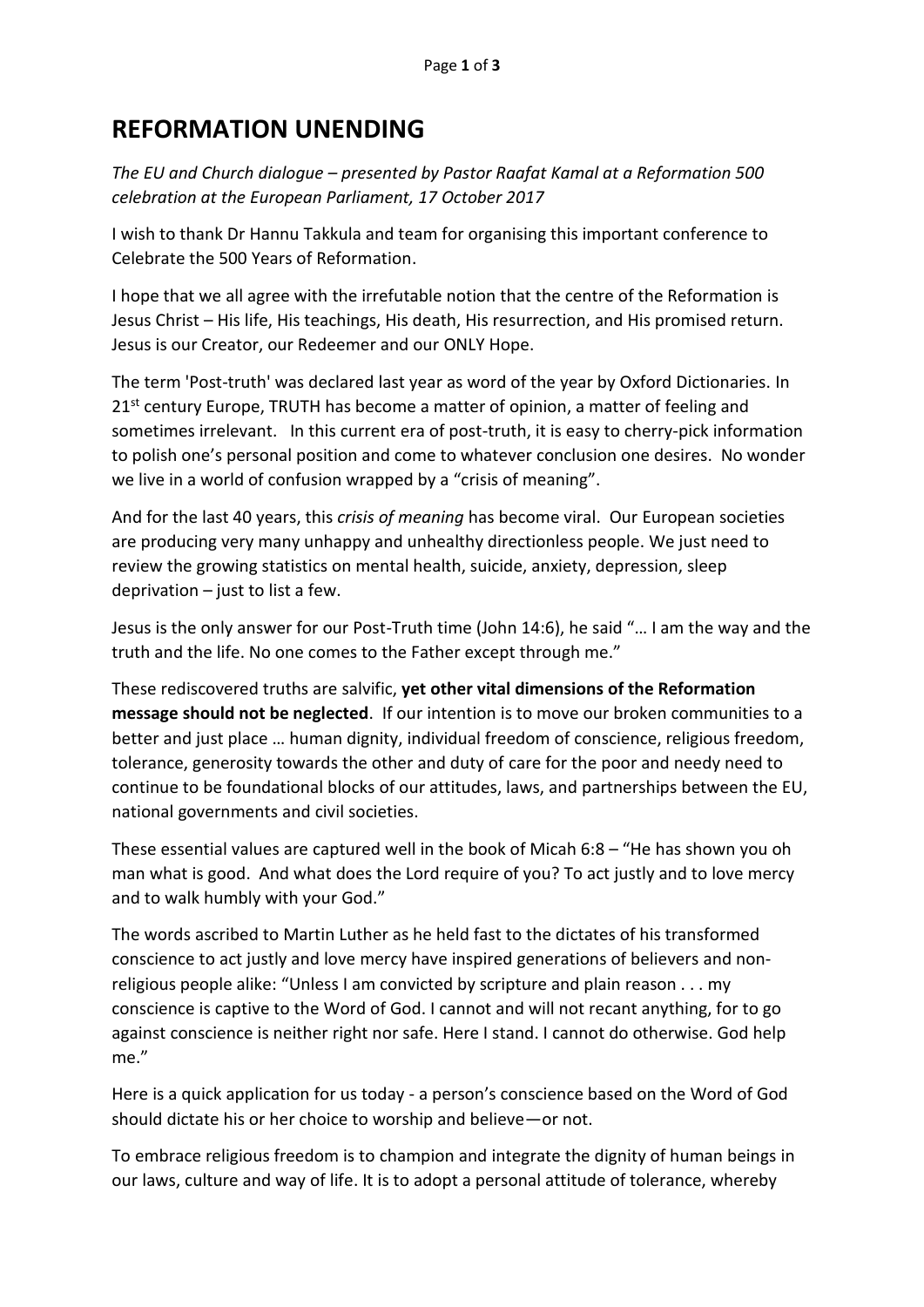tolerance is an expression of solidarity with every member of the human family. It translates into respect for every human being, after all, we are created in God's image. And this can only be genuine when other peoples' rights are respected.

Act justly, love mercy and walk humbly with God.

Most people know that Jesus came to bring forgiveness and grace – these are hallmarks of the Reformation. Less well known is the Biblical teaching that a true experience of the grace of Jesus Christ inevitably motivates persons, communities and nations to see and apply biblical justice and mercy in this world.

Some argue that the job of the church or civil societies is not to do justice at all, but to preach the Word and nurture believers. But if it is true that justice and mercy are the inevitable signs of justifying faith in Jesus Christ, it is hard to believe that the church is not to live Jesus Christ and reflect His values corporately to the wider community.

The Seventh-day Adventist Church's portfolio of services in 202 countries confirm remarkable intersections with many of the goals and values of the European Union and the United Nation. I walked these corridors many times and visited offices to dialogue and partner about issues of advocacy, religious freedom, human rights, social justice and support to the poor and needy. I have first hand experience as a war child of suffering, homelessness and intolerance.

I am happy to be part of my church's global network of schools and educational institutions, its hospitals and medical centres, and the Adventist Development and Relief Agency (ADRA) that alleviate suffering in the world with projects in 141 countries confirms our commitment towards biblical justice and mercy.

Furthermore, my church's International Religious Liberty Association (IRLA) and Public Affairs and Religious Liberty Department (PARL) have defended religious freedom for all people regardless of their religious affiliation for more than 100 years. As one of our leaders recently noted – "If we do not protect religious freedom, promote tolerance and champion human dignity, we do not deserve it". We take these fundamental principles seriously.

My appeal to you is not to shrink or box Jesus to the place where he only "saves our soul". I believe Jesus Christ has and can change the world to make it a better and fairer place.

Our laws and partnerships to respect human dignity need to be non-discriminatory and inalienable; indivisible; interdependent and interrelated. They need to be **nondiscriminatory** because everyone is created in God's image and is born with and possesses the same dignity, regardless of where they live, their gender or race, or their religious, cultural or ethnic background. **Inalienable** because people's rights can never be taken away. **Indivisible and interdependent** because all rights – political, religious, civil, social, cultural and economic – are equal in importance and none can be fully enjoyed without the others.

In conclusion, the Protestant Reformation is not a historical event frozen in the 16<sup>th</sup> Century. On the contrary, the Reformation spirit and message must be rediscovered and relived today if we are to make the most of its core principles.